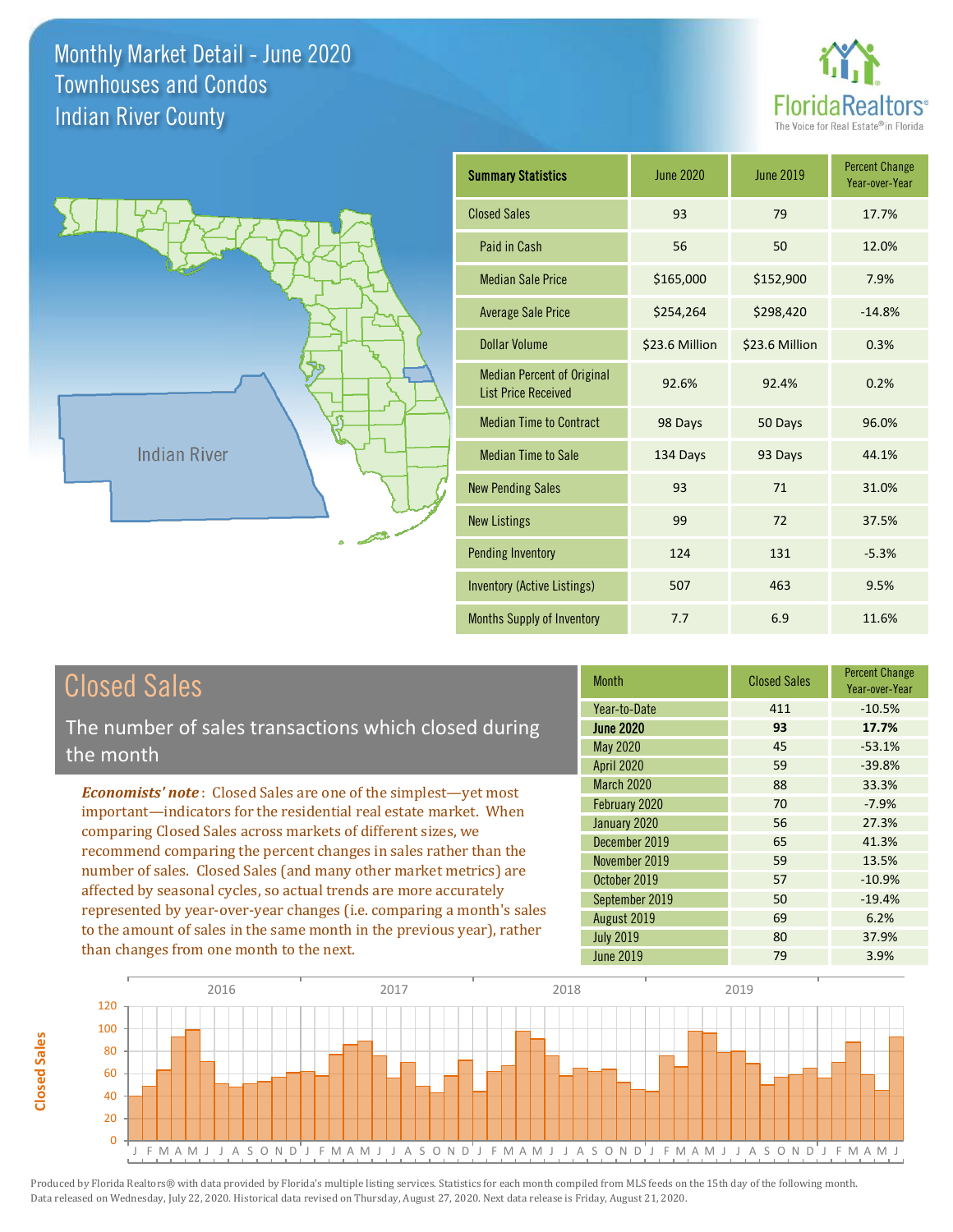

38 5.6%

49 28.9%

| <b>Cash Sales</b>                                                              | <b>Month</b>      | <b>Cash Sales</b> | <b>Percent Change</b><br>Year-over-Year |
|--------------------------------------------------------------------------------|-------------------|-------------------|-----------------------------------------|
|                                                                                | Year-to-Date      | 255               | $-21.5%$                                |
| The number of Closed Sales during the month in which                           | <b>June 2020</b>  | 56                | 12.0%                                   |
| buyers exclusively paid in cash                                                | May 2020          | 26                | $-63.9%$                                |
|                                                                                | <b>April 2020</b> | 39                | $-42.6%$                                |
|                                                                                | <b>March 2020</b> | 58                | 23.4%                                   |
|                                                                                | February 2020     | 41                | $-28.1%$                                |
| <b>Economists' note:</b> Cash Sales can be a useful indicator of the extent to | January 2020      | 35                | 12.9%                                   |
| which investors are participating in the market. Why? Investors are            | December 2019     | 45                | 45.2%                                   |
| far more likely to have the funds to purchase a home available up front,       | November 2019     | 44                | 22.2%                                   |
| whereas the typical homebuyer requires a mortgage or some other                | October 2019      | 34                | 3.0%                                    |

August 2019

September 2019



# Cash Sales as a Percentage of Closed Sales

form of financing. There are, of course, many possible exceptions, so

this statistic should be interpreted with care.

The percentage of Closed Sales during the month which were Cash Sales

*Economists' note* : This statistic is simply another way of viewing Cash Sales. The remaining percentages of Closed Sales (i.e. those not paid fully in cash) each month involved some sort of financing, such as mortgages, owner/seller financing, assumed loans, etc.

| <b>Month</b>      | <b>Percent of Closed</b><br>Sales Paid in Cash | <b>Percent Change</b><br>Year-over-Year |
|-------------------|------------------------------------------------|-----------------------------------------|
| Year-to-Date      | 62.0%                                          | $-12.4%$                                |
| <b>June 2020</b>  | 60.2%                                          | $-4.9%$                                 |
| May 2020          | 57.8%                                          | $-22.9%$                                |
| <b>April 2020</b> | 66.1%                                          | $-4.8%$                                 |
| <b>March 2020</b> | 65.9%                                          | $-7.4%$                                 |
| February 2020     | 58.6%                                          | $-21.9%$                                |
| January 2020      | 62.5%                                          | $-11.3%$                                |
| December 2019     | 69.2%                                          | 2.7%                                    |
| November 2019     | 74.6%                                          | 7.8%                                    |
| October 2019      | 59.6%                                          | 15.5%                                   |
| September 2019    | 76.0%                                          | 30.8%                                   |
| August 2019       | 71.0%                                          | 21.4%                                   |
| <b>July 2019</b>  | 63.8%                                          | $-13.9%$                                |
| June 2019         | 63.3%                                          | $-14.1%$                                |

July 2019 **51** 18.6%



Produced by Florida Realtors® with data provided by Florida's multiple listing services. Statistics for each month compiled from MLS feeds on the 15th day of the following month.

Data released on Wednesday, July 22, 2020. Historical data revised on Thursday, August 27, 2020. Next data release is Friday, August 21, 2020.

Pct. of Closed Sales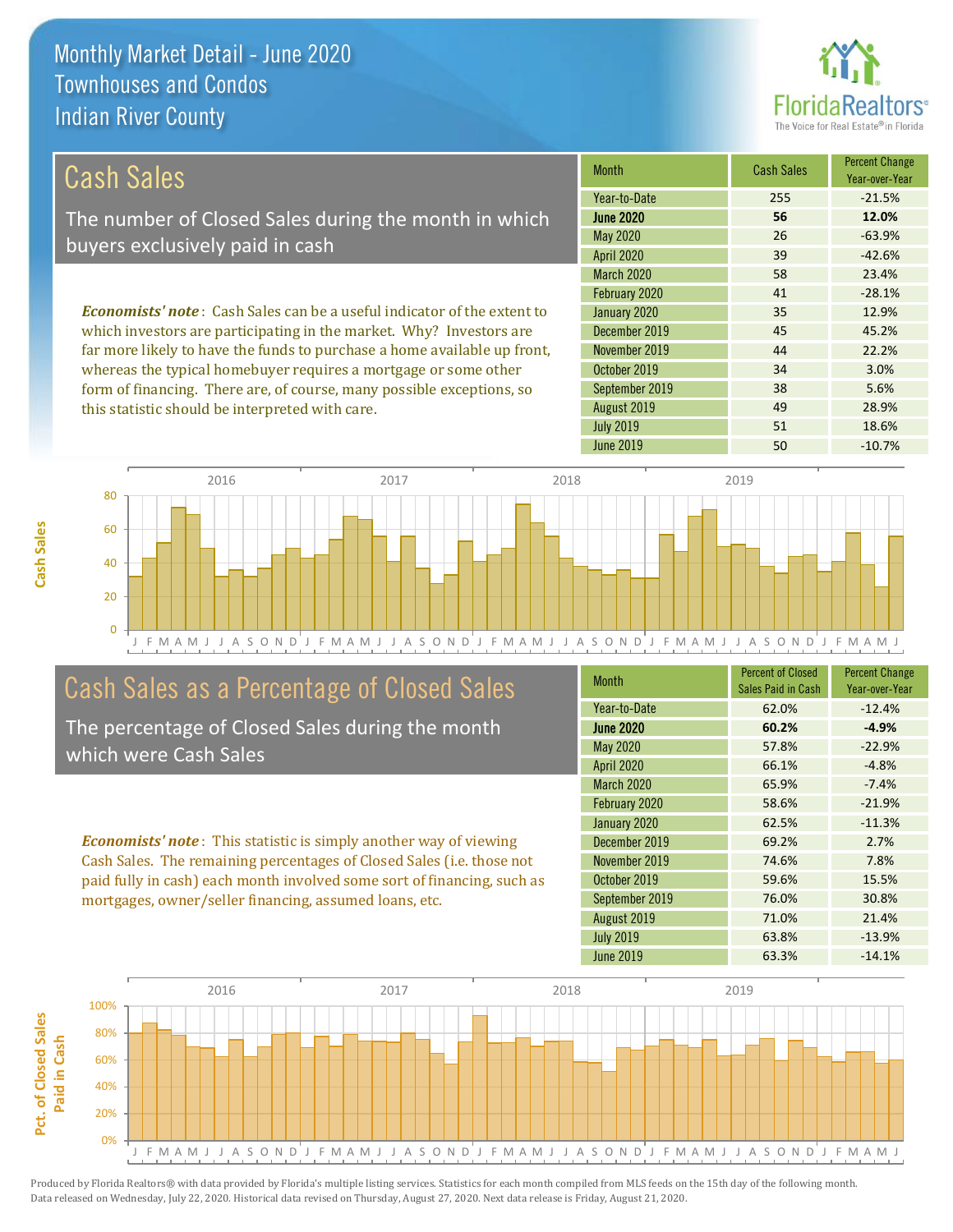

# Median Sale Price

The median sale price reported for the month (i.e. 50% of sales were above and 50% of sales were below)

*Economists' note* : Median Sale Price is our preferred summary statistic for price activity because, unlike Average Sale Price, Median Sale Price is not sensitive to high sale prices for small numbers of homes that may not be characteristic of the market area. Keep in mind that median price trends over time are not always solely caused by changes in the general value of local real estate. Median sale price only reflects the values of the homes that *sold* each month, and the mix of the types of homes that sell can change over time.

| <b>Month</b>     | <b>Median Sale Price</b> | <b>Percent Change</b><br>Year-over-Year |
|------------------|--------------------------|-----------------------------------------|
| Year-to-Date     | \$162,500                | $-3.1%$                                 |
| <b>June 2020</b> | \$165,000                | 7.9%                                    |
| May 2020         | \$156,900                | $-23.1%$                                |
| April 2020       | \$143,500                | $-22.1%$                                |
| March 2020       | \$185,000                | 5.7%                                    |
| February 2020    | \$160,000                | 11.3%                                   |
| January 2020     | \$161,638                | 12.6%                                   |
| December 2019    | \$155,500                | 2.0%                                    |
| November 2019    | \$157,500                | $-5.1%$                                 |
| October 2019     | \$140,000                | $-11.4%$                                |
| September 2019   | \$153,500                | 7.9%                                    |
| August 2019      | \$155,000                | 2.0%                                    |
| <b>July 2019</b> | \$154,250                | 5.3%                                    |
| <b>June 2019</b> | \$152,900                | $-9.0%$                                 |



## Average Sale Price

The average sale price reported for the month (i.e. total sales in dollars divided by the number of sales)

*Economists' note* : Usually, we prefer Median Sale Price over Average Sale Price as a summary statistic for home prices. However, Average Sale Price does have its uses—particularly when it is analyzed alongside the Median Sale Price. For one, the relative difference between the two statistics can provide some insight into the market for higher-end homes in an area.

| Month             | <b>Average Sale Price</b> | <b>Percent Change</b><br>Year-over-Year |
|-------------------|---------------------------|-----------------------------------------|
| Year-to-Date      | \$258,453                 | $-13.9%$                                |
| <b>June 2020</b>  | \$254,264                 | $-14.8%$                                |
| May 2020          | \$203,743                 | $-31.9%$                                |
| <b>April 2020</b> | \$250,344                 | $-27.7%$                                |
| <b>March 2020</b> | \$290,958                 | $-6.1%$                                 |
| February 2020     | \$232,388                 | 6.8%                                    |
| January 2020      | \$299,421                 | $-9.5%$                                 |
| December 2019     | \$322,464                 | 46.6%                                   |
| November 2019     | \$288,381                 | $-13.7%$                                |
| October 2019      | \$223,657                 | $-23.0%$                                |
| September 2019    | \$216,370                 | 4.0%                                    |
| August 2019       | \$211,180                 | $-9.7%$                                 |
| <b>July 2019</b>  | \$285,630                 | 29.3%                                   |
| <b>June 2019</b>  | \$298,420                 | 10.5%                                   |



**Average Sale Price**

**Average Sale Price**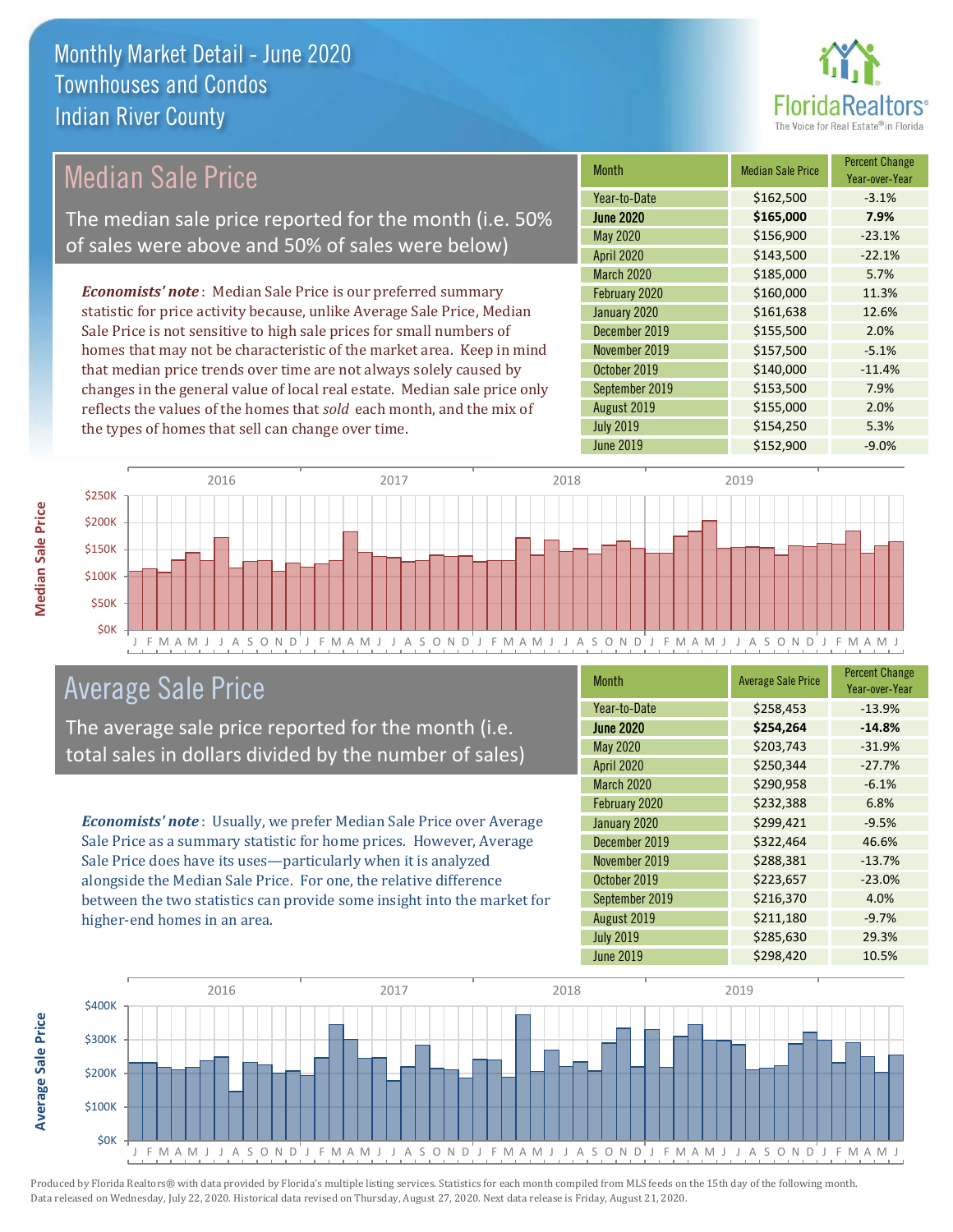

### ollar Volume

The sum of the sale prices for all sales which closed during the month

*Economists' note* : Dollar Volume is simply the sum of all sale prices in a given time period, and can quickly be calculated by multiplying Closed Sales by Average Sale Price. It is a strong indicator of the health of the real estate industry in a market, and is of particular interest to real estate professionals, investors, analysts, and government agencies. Potential home sellers and home buyers, on the other hand, will likely be better served by paying attention to trends in the two components of Dollar Volume (i.e. sales and prices) individually.

| <b>Month</b>      | Dollar Volume   | <b>Percent Change</b><br>Year-over-Year |
|-------------------|-----------------|-----------------------------------------|
| Year-to-Date      | \$106.2 Million | $-22.9%$                                |
| <b>June 2020</b>  | \$23.6 Million  | 0.3%                                    |
| <b>May 2020</b>   | \$9.2 Million   | $-68.1%$                                |
| <b>April 2020</b> | \$14.8 Million  | $-56.5%$                                |
| March 2020        | \$25.6 Million  | 25.2%                                   |
| February 2020     | \$16.3 Million  | $-1.6%$                                 |
| January 2020      | \$16.8 Million  | 15.2%                                   |
| December 2019     | \$21.0 Million  | 107.1%                                  |
| November 2019     | \$17.0 Million  | $-2.1%$                                 |
| October 2019      | \$12.7 Million  | $-31.4%$                                |
| September 2019    | \$10.8 Million  | $-16.1%$                                |
| August 2019       | \$14.6 Million  | $-4.2%$                                 |
| <b>July 2019</b>  | \$22.9 Million  | 78.3%                                   |
| June 2019         | \$23.6 Million  | 14.9%                                   |



# Median Percent of Original List Price Received

The median of the sale price (as a percentage of the original list price) across all properties selling during the month

*Economists' note* : The Median Percent of Original List Price Received is useful as an indicator of market recovery, since it typically rises as buyers realize that the market may be moving away from them and they need to match the selling price (or better it) in order to get a contract on the house. This is usually the last measure to indicate a market has shifted from down to up, so it is what we would call a *lagging* indicator.

| <b>Month</b>      | Med. Pct. of Orig.<br><b>List Price Received</b> | <b>Percent Change</b><br>Year-over-Year |
|-------------------|--------------------------------------------------|-----------------------------------------|
| Year-to-Date      | 93.3%                                            | $-0.3%$                                 |
| <b>June 2020</b>  | 92.6%                                            | 0.2%                                    |
| <b>May 2020</b>   | 94.4%                                            | 0.6%                                    |
| <b>April 2020</b> | 93.8%                                            | 0.2%                                    |
| <b>March 2020</b> | 93.3%                                            | 0.1%                                    |
| February 2020     | 93.3%                                            | $-0.6%$                                 |
| January 2020      | 93.7%                                            | $-1.3%$                                 |
| December 2019     | 94.5%                                            | 1.5%                                    |
| November 2019     | 93.7%                                            | $-0.7%$                                 |
| October 2019      | 94.3%                                            | 0.0%                                    |
| September 2019    | 93.2%                                            | $-0.6%$                                 |
| August 2019       | 92.6%                                            | $-2.0%$                                 |
| <b>July 2019</b>  | 93.1%                                            | $-0.6%$                                 |
| June 2019         | 92.4%                                            | $-1.1%$                                 |

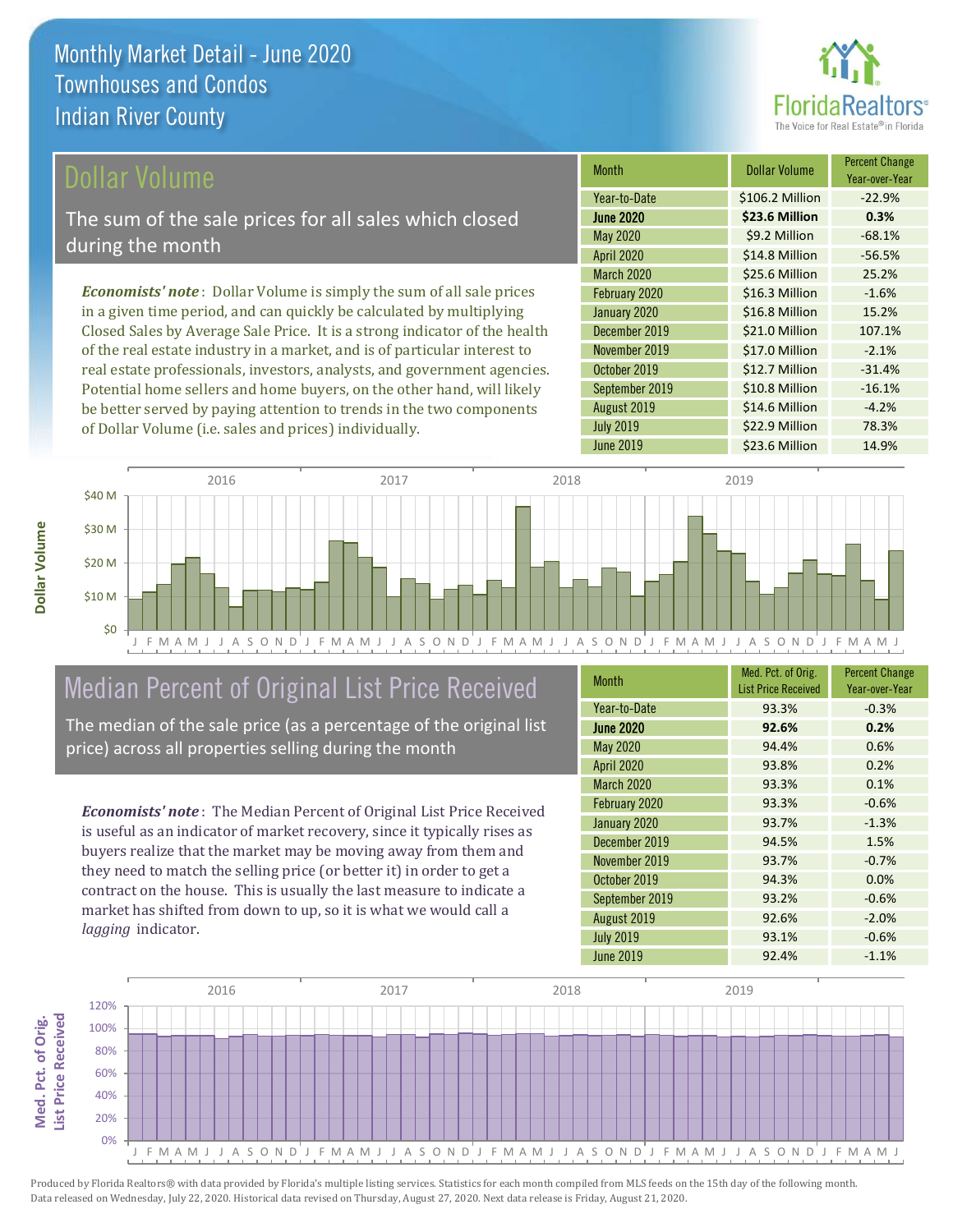

# Median Time to Contract

The median number of days between the listing date and contract date for all Closed Sales during the month

*Economists' note* : Like Time to Sale, Time to Contract is a measure of the length of the home selling process calculated for sales which closed during the month. The difference is that Time to Contract measures the number of days between the initial listing of a property and the signing of the contract which eventually led to the closing of the sale. When the gap between Median Time to Contract and Median Time to Sale grows, it is usually a sign of longer closing times and/or declining numbers of cash sales.

| Month            | <b>Median Time to</b><br>Contract | <b>Percent Change</b><br>Year-over-Year |
|------------------|-----------------------------------|-----------------------------------------|
| Year-to-Date     | 73 Days                           | 35.2%                                   |
| <b>June 2020</b> | 98 Days                           | 96.0%                                   |
| May 2020         | 45 Days                           | $-19.6%$                                |
| April 2020       | 33 Days                           | $-17.5%$                                |
| March 2020       | 59 Days                           | $-11.9%$                                |
| February 2020    | 83 Days                           | 5.1%                                    |
| January 2020     | 75 Days                           | 29.3%                                   |
| December 2019    | 41 Days                           | $-21.2%$                                |
| November 2019    | 64 Days                           | $-5.9%$                                 |
| October 2019     | 52 Days                           | $-44.1%$                                |
| September 2019   | 106 Days                          | 158.5%                                  |
| August 2019      | 57 Days                           | $-5.0%$                                 |
| <b>July 2019</b> | 84 Days                           | $-2.3%$                                 |
| <b>June 2019</b> | 50 Days                           | 31.6%                                   |



## Median Time to Sale

**Median Time to Contract**

**Median Time to** 

The median number of days between the listing date and closing date for all Closed Sales during the month

*Economists' note* : Time to Sale is a measure of the length of the home selling process, calculated as the number of days between the initial listing of a property and the closing of the sale. *Median* Time to Sale is the amount of time the "middle" property selling this month was on the market. That is, 50% of homes selling this month took *less* time to sell, and 50% of homes took *more* time to sell. Median Time to Sale gives a more accurate picture than Average Time to Sale, which can be skewed upward by small numbers of properties taking an abnormally long time to sell.

| <b>Month</b>      | <b>Median Time to Sale</b> | <b>Percent Change</b><br>Year-over-Year |
|-------------------|----------------------------|-----------------------------------------|
| Year-to-Date      | 109 Days                   | 11.2%                                   |
| <b>June 2020</b>  | 134 Days                   | 44.1%                                   |
| May 2020          | 81 Days                    | $-18.2%$                                |
| <b>April 2020</b> | 88 Days                    | 0.0%                                    |
| <b>March 2020</b> | 107 Days                   | 5.9%                                    |
| February 2020     | 110 Days                   | 8.9%                                    |
| January 2020      | 106 Days                   | 11.6%                                   |
| December 2019     | 76 Days                    | $-14.6%$                                |
| November 2019     | 99 Days                    | $-13.9%$                                |
| October 2019      | 97 Days                    | $-24.2%$                                |
| September 2019    | 161 Days                   | 98.8%                                   |
| August 2019       | 86 Days                    | $-20.4%$                                |
| <b>July 2019</b>  | 128 Days                   | 4.9%                                    |
| <b>June 2019</b>  | 93 Days                    | 14.8%                                   |

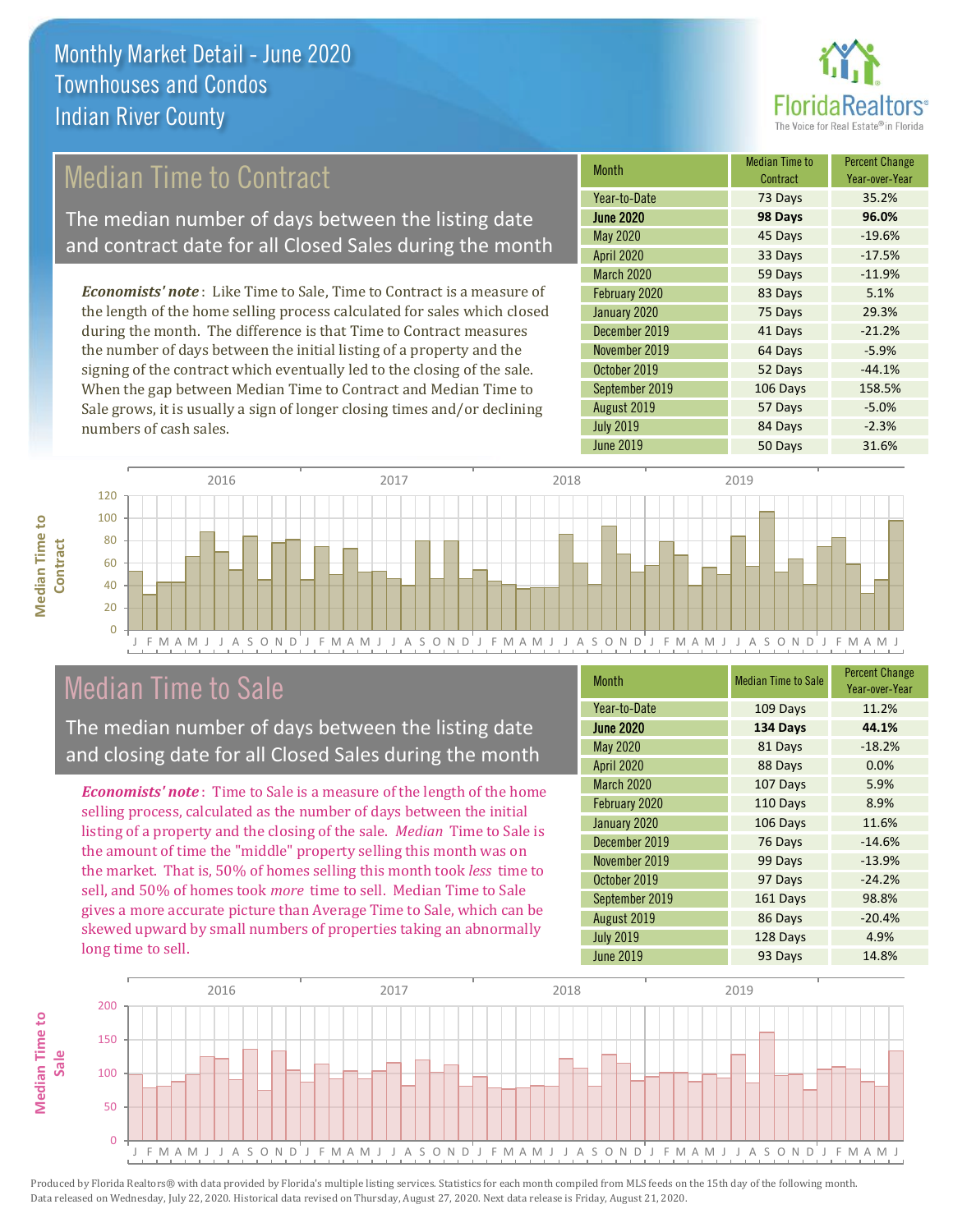distressed properties for sale.



#### *Economists' note* : Because of the typical length of time it takes for a sale to close, economists consider Pending Sales to be a decent indicator of potential future Closed Sales. It is important to bear in mind, however, that not all Pending Sales will be closed successfully. So, the effectiveness of Pending Sales as a future indicator of Closed Sales is susceptible to changes in market conditions such as the Month New Pending Sales Percent Change Year-over-Year June 2020 **93 31.0%** Year-to-Date 489 489 -4.5% November 2019 **55** 55 -5.2% May 2020 95 4.4% April 2020 **46** -49.5% January 2020 92 8.2% December 2019 **57** 18.8% March 2020 70 -27.1% February 2020 93 93 19.2% October 2019 73 62.2% September 2019 **55** 12.2% New Pending Sales The number of listed properties that went under contract during the month



# **New Listings**

The number of properties put onto the market during the month

availability of financing for homebuyers and the inventory of

*Economists' note* : New Listings tend to rise in delayed response to increasing prices, so they are often seen as a lagging indicator of market health. As prices rise, potential sellers raise their estimations of value—and in the most recent cycle, rising prices have freed up many potential sellers who were previously underwater on their mortgages. Note that in our calculations, we take care to not include properties that were recently taken off the market and quickly relisted, since these are not really *new* listings.

| <b>Month</b>      | <b>New Listings</b> | <b>Percent Change</b><br>Year-over-Year |
|-------------------|---------------------|-----------------------------------------|
| Year-to-Date      | 694                 | 1.3%                                    |
| <b>June 2020</b>  | 99                  | 37.5%                                   |
| <b>May 2020</b>   | 157                 | 91.5%                                   |
| <b>April 2020</b> | 90                  | $-21.1%$                                |
| <b>March 2020</b> | 112                 | $-18.2%$                                |
| February 2020     | 96                  | $-23.2%$                                |
| January 2020      | 140                 | $-9.7%$                                 |
| December 2019     | 81                  | 11.0%                                   |
| November 2019     | 123                 | 11.8%                                   |
| October 2019      | 132                 | 28.2%                                   |
| September 2019    | 65                  | $-8.5%$                                 |
| August 2019       | 85                  | $-18.3%$                                |
| <b>July 2019</b>  | 84                  | 29.2%                                   |
| <b>June 2019</b>  | 72                  | 2.9%                                    |

August 2019 **63** -21.3% July 2019 **67** 13.6%



Produced by Florida Realtors® with data provided by Florida's multiple listing services. Statistics for each month compiled from MLS feeds on the 15th day of the following month. Data released on Wednesday, July 22, 2020. Historical data revised on Thursday, August 27, 2020. Next data release is Friday, August 21, 2020.

**New Listings**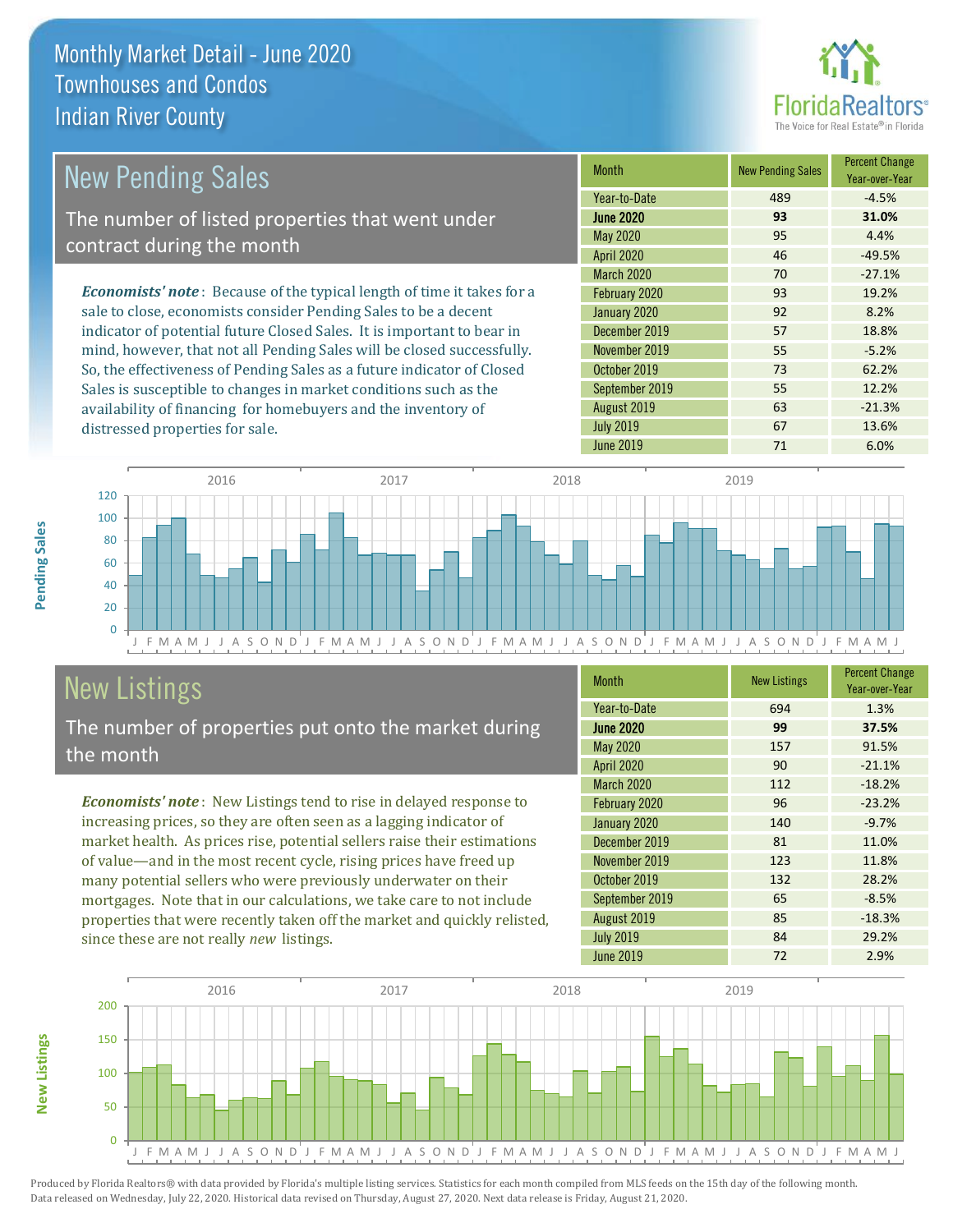

# Inventory (Active Listings)

The number of property listings active at the end of the month

*Economists' note* : There are a number of ways to define and calculate Inventory. Our method is to simply count the number of active listings on the last day of the month, and hold this number to compare with the same month the following year. Inventory rises when New Listings are outpacing the number of listings that go off-market (regardless of whether they actually sell). Likewise, it falls when New Listings aren't keeping up with the rate at which homes are going off-market.

| <b>Month</b>             | Inventory | <b>Percent Change</b><br>Year-over-Year |
|--------------------------|-----------|-----------------------------------------|
| <b>YTD (Monthly Avg)</b> | 540       | 4.9%                                    |
| <b>June 2020</b>         | 507       | 9.5%                                    |
| <b>May 2020</b>          | 565       | 9.3%                                    |
| <b>April 2020</b>        | 559       | 3.7%                                    |
| <b>March 2020</b>        | 544       | 2.6%                                    |
| February 2020            | 527       | $-1.9%$                                 |
| January 2020             | 539       | 7.6%                                    |
| December 2019            | 539       | 21.7%                                   |
| November 2019            | 511       | 12.8%                                   |
| October 2019             | 456       | 9.1%                                    |
| September 2019           | 418       | 14.5%                                   |
| August 2019              | 430       | 17.2%                                   |
| <b>July 2019</b>         | 443       | 26.2%                                   |
| June 2019                | 463       | 28.6%                                   |



# Months Supply of Inventory

An estimate of the number of months it will take to deplete the current Inventory given recent sales rates

*Economists' note* : MSI is a useful indicator of market conditions. The benchmark for a balanced market (favoring neither buyer nor seller) is 5.5 months of inventory. Anything higher is traditionally a buyers' market, and anything lower is a sellers' market. There is no single accepted way of calculating MSI. A common method is to divide current Inventory by the most recent month's Closed Sales count, but this count is a usually poor predictor of future Closed Sales due to seasonal cycles. To eliminate seasonal effects, we use the 12-month average of monthly Closed Sales instead.

| <b>Month</b>             | <b>Months Supply</b> | <b>Percent Change</b><br>Year-over-Year |
|--------------------------|----------------------|-----------------------------------------|
| <b>YTD (Monthly Avg)</b> | 8.0                  | 2.6%                                    |
| <b>June 2020</b>         | 7.7                  | 11.6%                                   |
| May 2020                 | 8.7                  | 13.0%                                   |
| <b>April 2020</b>        | 8.1                  | 0.0%                                    |
| <b>March 2020</b>        | 7.5                  | $-6.3%$                                 |
| February 2020            | 7.5                  | $-7.4%$                                 |
| January 2020             | 7.6                  | $-1.3%$                                 |
| December 2019            | 7.7                  | 13.2%                                   |
| November 2019            | 7.5                  | 11.9%                                   |
| October 2019             | 6.7                  | 9.8%                                    |
| September 2019           | 6.1                  | 10.9%                                   |
| August 2019              | 6.2                  | 10.7%                                   |
| <b>July 2019</b>         | 6.4                  | 20.8%                                   |
| <b>June 2019</b>         | 6.9                  | 25.5%                                   |

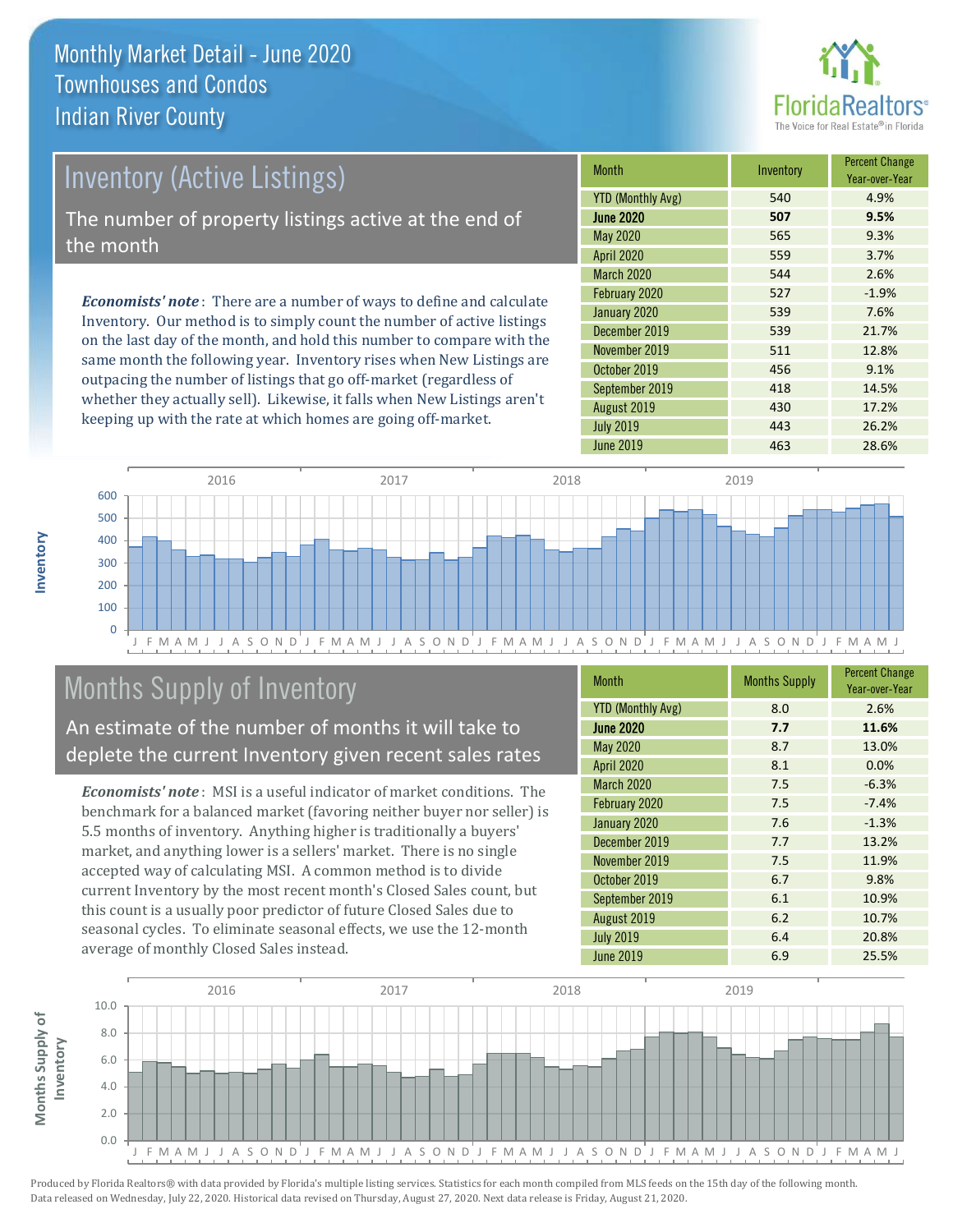

# Closed Sales by Sale Price

The number of sales transactions which closed during the month

*Economists' note:* Closed Sales are one of the simplest—yet most important—indicators for the residential real estate market. When comparing Closed Sales across markets of different sizes, we recommend comparing the percent changes in sales rather than the number of sales. Closed Sales (and many other market metrics) are affected by seasonal cycles, so actual trends are more accurately represented by year-over-year changes (i.e. comparing a month's sales to the amount of sales in the same month in the previous year), rather than changes from one month to the next.

| <b>Sale Price</b>     | <b>Closed Sales</b> | <b>Percent Change</b><br>Year-over-Year |
|-----------------------|---------------------|-----------------------------------------|
| Less than \$50,000    | 0                   | N/A                                     |
| $$50,000 - $99,999$   | 17                  | $-10.5%$                                |
| $$100,000 - $149,999$ | 25                  | 25.0%                                   |
| \$150,000 - \$199,999 | 15                  | 36.4%                                   |
| \$200,000 - \$249,999 | 10                  | 900.0%                                  |
| \$250,000 - \$299,999 | 4                   | 300.0%                                  |
| \$300,000 - \$399,999 | 7                   | 0.0%                                    |
| \$400,000 - \$599,999 | 7                   | $-41.7%$                                |
| \$600,000 - \$999,999 | 6                   | 0.0%                                    |
| \$1,000,000 or more   | $\mathfrak{p}$      | 0.0%                                    |



### Median Time to Contract by Sale Price The median number of days between the listing date and contract date for all Closed Sales during the month

*Economists' note* : Like Time to Sale, Time to Contract is a measure of the length of the home selling process calculated for sales which closed during the month. The difference is that Time to Contract measures the number of days between the initial listing of a property and the signing of the contract which eventually led to the closing of the sale. When the gap between Median Time to Contract and Median Time to Sale grows, it is usually a sign of longer closing times and/or declining numbers of cash sales.

| <b>Sale Price</b>     | Median Time to<br>Contract | <b>Percent Change</b><br>Year-over-Year |
|-----------------------|----------------------------|-----------------------------------------|
| Less than \$50,000    | (No Sales)                 | N/A                                     |
| $$50,000 - $99,999$   | 87 Days                    | 117.5%                                  |
| $$100,000 - $149,999$ | 95 Days                    | 9.2%                                    |
| $$150,000 - $199,999$ | 52 Days                    | 44.4%                                   |
| \$200,000 - \$249,999 | 113 Days                   | $-35.8%$                                |
| \$250,000 - \$299,999 | 226 Days                   | 737.0%                                  |
| \$300,000 - \$399,999 | 289 Days                   | 81.8%                                   |
| \$400,000 - \$599,999 | 199 Days                   | 99.0%                                   |
| \$600,000 - \$999,999 | 404 Days                   | 98.0%                                   |
| \$1,000,000 or more   | 413 Days                   | 1114.7%                                 |



Produced by Florida Realtors® with data provided by Florida's multiple listing services. Statistics for each month compiled from MLS feeds on the 15th day of the following month. Data released on Wednesday, July 22, 2020. Historical data revised on Thursday, August 27, 2020. Next data release is Friday, August 21, 2020.

**Median Time to Contract**

**Median Time to Contract**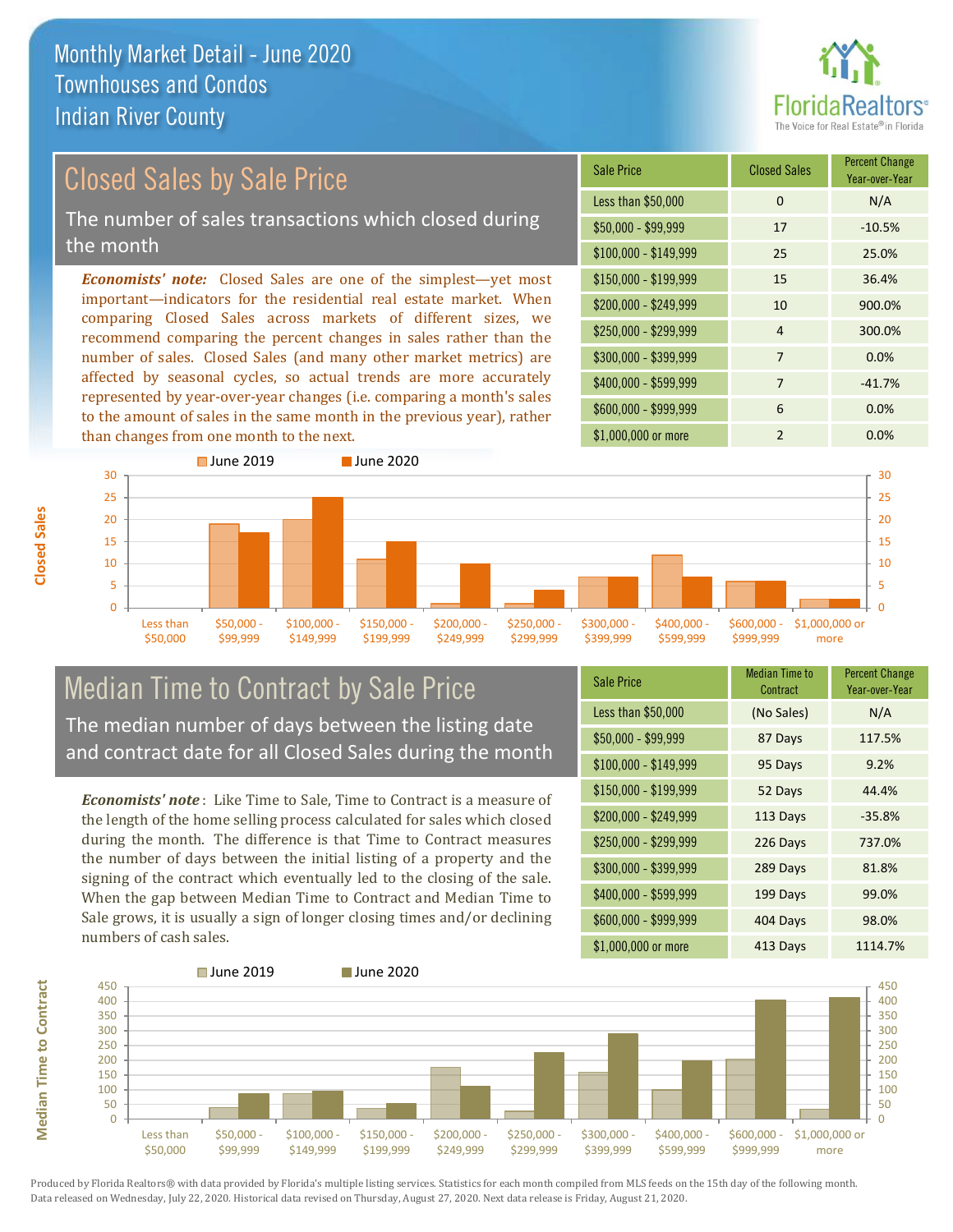

# New Listings by Initial Listing Price

The number of properties put onto the market during the month

*Economists' note:* New Listings tend to rise in delayed response to increasing prices, so they are often seen as a lagging indicator of market health. As prices rise, potential sellers raise their estimations of value—and in the most recent cycle, rising prices have freed up many potential sellers who were previously underwater on their mortgages. Note that in our calculations, we take care to not include properties that were recently taken off the market and quickly relisted, since these are not really *new* listings.

| <b>Initial Listing Price</b> | <b>New Listings</b> | <b>Percent Change</b><br>Year-over-Year |
|------------------------------|---------------------|-----------------------------------------|
| Less than \$50,000           | 0                   | N/A                                     |
| \$50,000 - \$99,999          | 16                  | 100.0%                                  |
| $$100,000 - $149,999$        | 29                  | 38.1%                                   |
| $$150,000 - $199,999$        | 16                  | 220.0%                                  |
| \$200,000 - \$249,999        | $\mathsf{q}$        | 350.0%                                  |
| \$250,000 - \$299,999        | 5                   | $-44.4%$                                |
| \$300,000 - \$399,999        | 9                   | $-18.2%$                                |
| \$400,000 - \$599,999        | 7                   | $-12.5%$                                |
| \$600,000 - \$999,999        | 6                   | 50.0%                                   |
| \$1,000,000 or more          | $\mathfrak{p}$      | $-50.0\%$                               |



### Inventory by Current Listing Price The number of property listings active at the end of the month

*Economists' note* : There are a number of ways to define and calculate Inventory. Our method is to simply count the number of active listings on the last day of the month, and hold this number to compare with the same month the following year. Inventory rises when New Listings are outpacing the number of listings that go off-market (regardless of whether they actually sell). Likewise, it falls when New Listings aren't keeping up with the rate at which homes are going off-market.

| <b>Current Listing Price</b> | Inventory | <b>Percent Change</b><br>Year-over-Year |
|------------------------------|-----------|-----------------------------------------|
| Less than \$50,000           | 0         | N/A                                     |
| $$50,000 - $99,999$          | 66        | 20.0%                                   |
| $$100,000 - $149,999$        | 100       | 61.3%                                   |
| $$150,000 - $199,999$        | 47        | 34.3%                                   |
| \$200,000 - \$249,999        | 32        | $-3.0%$                                 |
| \$250,000 - \$299,999        | 47        | 17.5%                                   |
| \$300,000 - \$399,999        | 62        | $-17.3%$                                |
| \$400,000 - \$599,999        | 52        | $-3.7%$                                 |
| \$600,000 - \$999,999        | 49        | $-21.0%$                                |
| \$1,000,000 or more          | 52        | 10.6%                                   |



Produced by Florida Realtors® with data provided by Florida's multiple listing services. Statistics for each month compiled from MLS feeds on the 15th day of the following month. Data released on Wednesday, July 22, 2020. Historical data revised on Thursday, August 27, 2020. Next data release is Friday, August 21, 2020.

**Inventory**